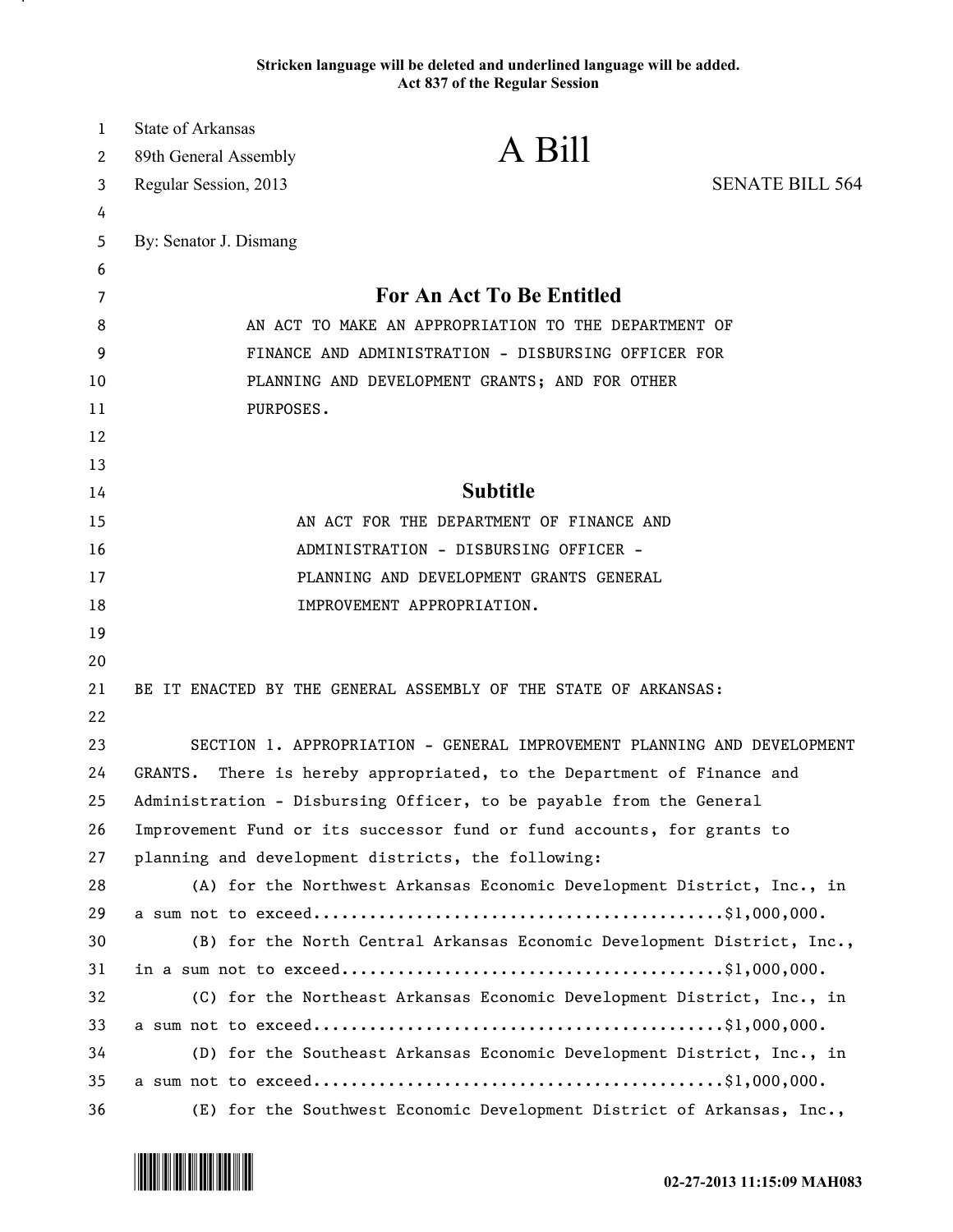in a sum not to exceed.........................................\$1,000,000. (F) for the Western Arkansas Economic Development District, Inc., in a sum not to exceed..............................................\$1,000,000. (G) for the West Central Arkansas Economic Development District, Inc., in a sum not to exceed.........................................\$1,000,000. (H) for the Central Arkansas Economic Development District, Inc., in a sum not to exceed..............................................\$1,000,000. SECTION 2. SPECIAL LANGUAGE. NOT TO BE INCORPORATED INTO THE ARKANSAS CODE NOR PUBLISHED SEPARATELY AS SPECIAL, LOCAL AND TEMPORARY LAW.

 Notwithstanding any other rules, regulations or provision of law to the contrary the appropriations authorized in this Act shall not be restricted by 13 requirements that may be applicable to other programs currently administered. New rules and regulations may be adopted to carry out the intent of the General Assembly regarding the appropriations authorized in this Act.

 SECTION 3. DISBURSEMENT CONTROLS. (A) No contract may be awarded nor obligations otherwise incurred in relation to the project or projects described herein in excess of the State Treasury funds actually available therefor as provided by law. Provided, however, that institutions and agencies listed herein shall have the authority to accept and use grants and donations including Federal funds, and to use its unobligated cash income or funds, or both available to it, for the purpose of supplementing the State Treasury funds for financing the entire costs of the project or projects enumerated herein. Provided further, that the appropriations and funds otherwise provided by the General Assembly for Maintenance and General Operations of the agency or institutions receiving appropriation herein shall not be used for any of the purposes as appropriated in this act. (B) The restrictions of any applicable provisions of the State Purchasing Law, the General Accounting and Budgetary Procedures Law, the Revenue Stabilization Law and any other applicable fiscal control laws of this State and regulations promulgated by the Department of Finance and Administration, as authorized by law, shall be strictly complied with in disbursement of any funds provided by this act unless specifically provided otherwise by law. SECTION 4. LEGISLATIVE INTENT. It is the intent of the General